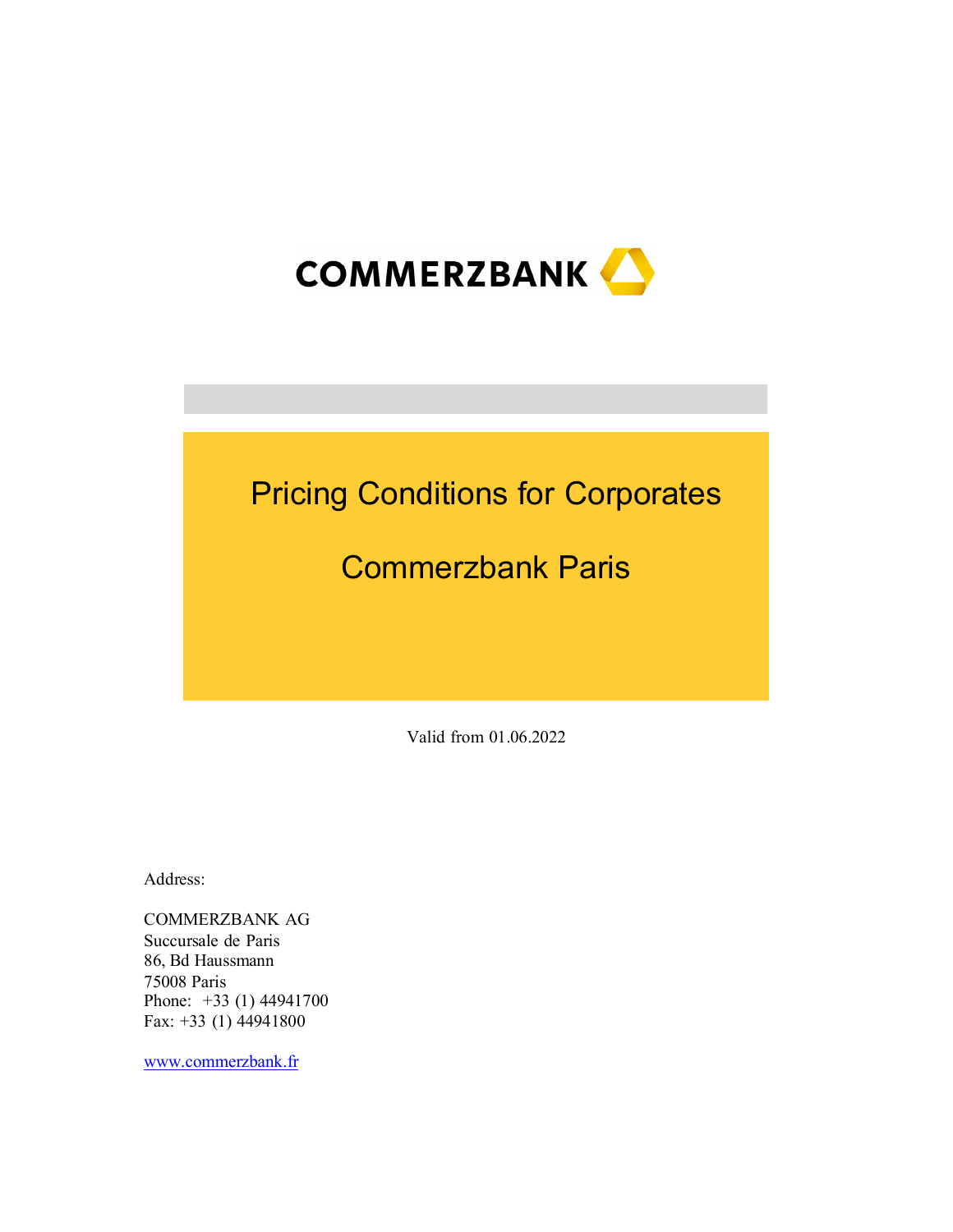# **Table of Content**

- **1. Current Account Services**
- **2. Account Package Solution**

### **3. Payment Services**

- 3.1 Local
- 3.2 International

### **4. Other Services**

- 4.1 Requests and quiries
- 4.2 Cheques
- 4.3 Lockbox
- 4.4 Credit Cards
- 4.5 SEPA Standing Order
- 4.6 Direct Debit Mandates
- 4.7 Unpaid & Rejects
- 4.8 Postal Services
- 4.9 Other Operations

### **5. Cut-off**

## **6. Value Dates**

### **7. E-Banking**

- 7.1 Software Multicash
- 7.2 GTRS (MT101)
- 7.3 Internet Banking: Global Payment Plus
- 7.4 EBICS
- 7.5 Swiftnet
- 7.6 Electronic Statements

### **8. Cash Pooling**

- 8.1 Domestic within Commerzbank
- 8.2 International within Commerzbank
- 8.3 Domestic/International with third party banks
- **9. Documentary Business**
- 9.1 Letter of Credit
- 9.2 Documentary Collections
- **10. Guarantees**
- **11. Explanatory notes**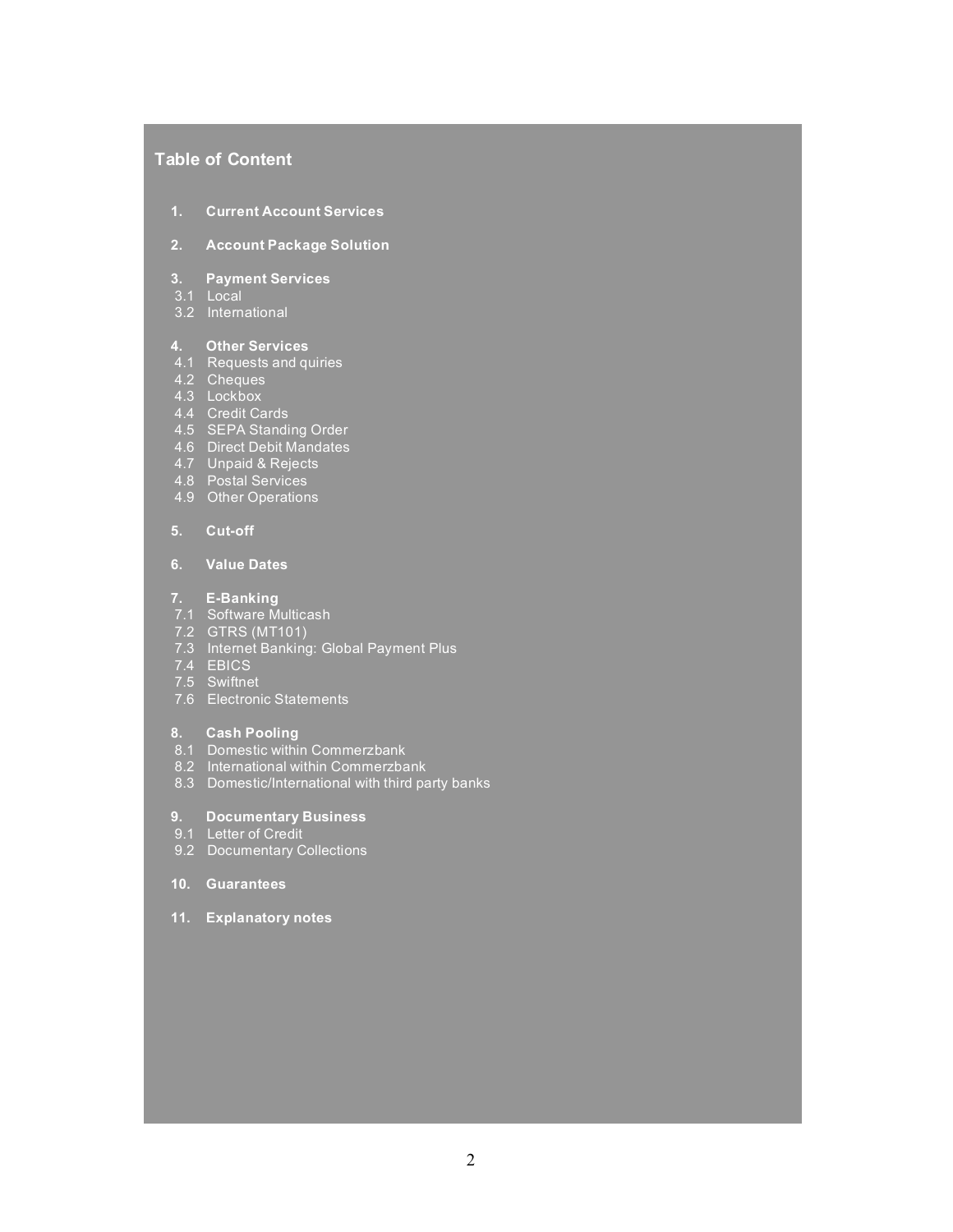# **1. Current Account Services**

| Account opening/closing                                                                                                                                                              | Free of charge                    |
|--------------------------------------------------------------------------------------------------------------------------------------------------------------------------------------|-----------------------------------|
| Account Maintenance*<br>Per month per account                                                                                                                                        | 27,00 EUR                         |
| Commission on debit entries<br>Commission calculated by applying a % of all debit transactions excluding international and treasury<br>payments, perceived at the end of each period | $0.07\%$                          |
| Highest Debit fee<br>Calculated on the largest overdraft balance during the month, capped at 50% of that<br>month's debit interest charge                                            | $0.07\%$                          |
| Account statement or Credit advice*<br>Per mail sending                                                                                                                              | 1,50 EUR                          |
| Account statement or Credit advice*<br>Per email sending<br>Set-up fee                                                                                                               | 1,50 EUR<br>30.00 EUR             |
| Annual fee for administrative, legal and accounting regulation*                                                                                                                      | min.200,00 EUR<br>max.1200,00 EUR |
| Confirmation of balance, business creation confirmation, capital increase                                                                                                            | 150,00 EUR                        |
|                                                                                                                                                                                      |                                   |

| 2.1 | <b>Account Package Solution (APS)</b>                                   |            |
|-----|-------------------------------------------------------------------------|------------|
|     | <b>CB International Account (Basic)</b>                                 | 250,00 EUR |
|     | <b>CB International Account (Premium)</b>                               | 600,00 EUR |
|     | For more information, please liaise with your usual commercial contact. |            |

\*Not charged if APS is applied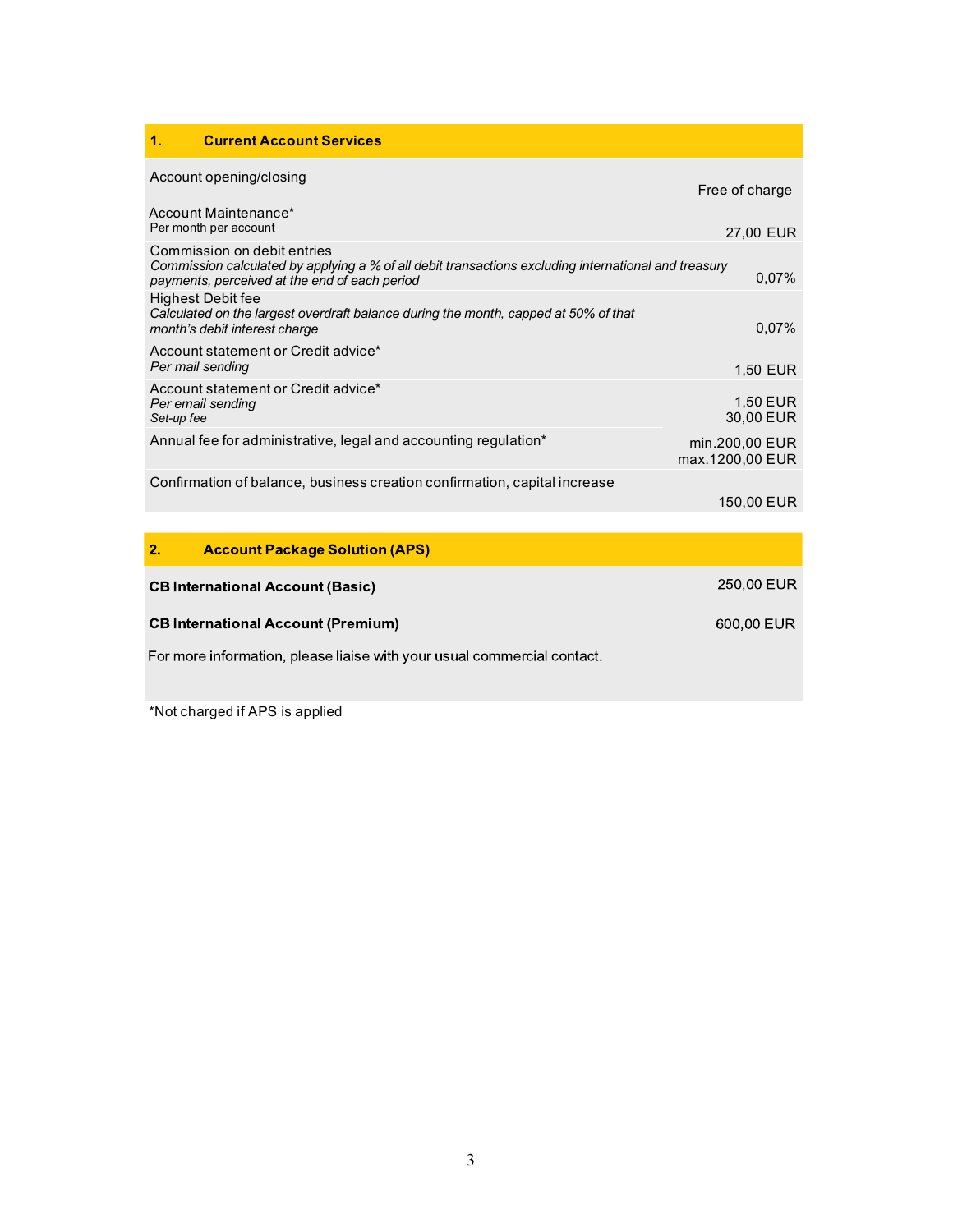| 3.<br><b>Payment Services</b>                                                                  |                                                       |
|------------------------------------------------------------------------------------------------|-------------------------------------------------------|
| 3.1<br>Local                                                                                   |                                                       |
| SEPA payment<br>Per batch<br>Per operation                                                     | 2,50 EUR<br>$0,20$ EUR                                |
| Urgent payment<br>Per operation                                                                | 4,00 EUR                                              |
| Treasury Payment<br>Per operation                                                              | 4,00 EUR                                              |
| Incoming SEPA Payment<br>Per operation                                                         | 0,10 EUR                                              |
| <b>SEPA Core Direct Debit</b><br>Per batch<br>Per operation                                    | 2,50 EUR<br>0.30 EUR                                  |
| SEPA B2B Direct Debit<br>Per batch<br>Per operation                                            | 2,50 EUR<br>0.35 EUR                                  |
| <b>Bill of Exchange</b><br>Per batch<br>Per LCR/BOR                                            | 4,00 EUR<br>0,50 EUR                                  |
| Outgoing SEPA Direct Debit<br>*if subject to Commission on debit entries, otherwise 0.30 EUR   | Free                                                  |
| Outgoing Bill of Exchange<br>*if subject to Commission on debit entries, otherwise monthly fee | Free                                                  |
| Cheques - Debit                                                                                | contact us                                            |
| Cheques for collection<br>Per remittance (max. 50 cheques per remittance)                      | 15,00 EUR                                             |
| 3.2<br><b>International payments</b>                                                           |                                                       |
| Payment outside of the SEPA zone in EUR and currency<br>Per operation                          | 0.10%<br>min.15,00 EUR<br>max.100,00 EUR              |
| Urgent payment<br>Per operation                                                                | 0.10%<br>min.15,00 EUR<br>max.100,00 EUR<br>+3.80 EUR |
| Treasury payment<br>Per operation                                                              | 0.10%<br>min.15,00 EUR<br>max.100,00 EUR              |
| Incoming payment from outside the SEPA zone in EUR and currency<br>Per operation               | 15,00 EUR                                             |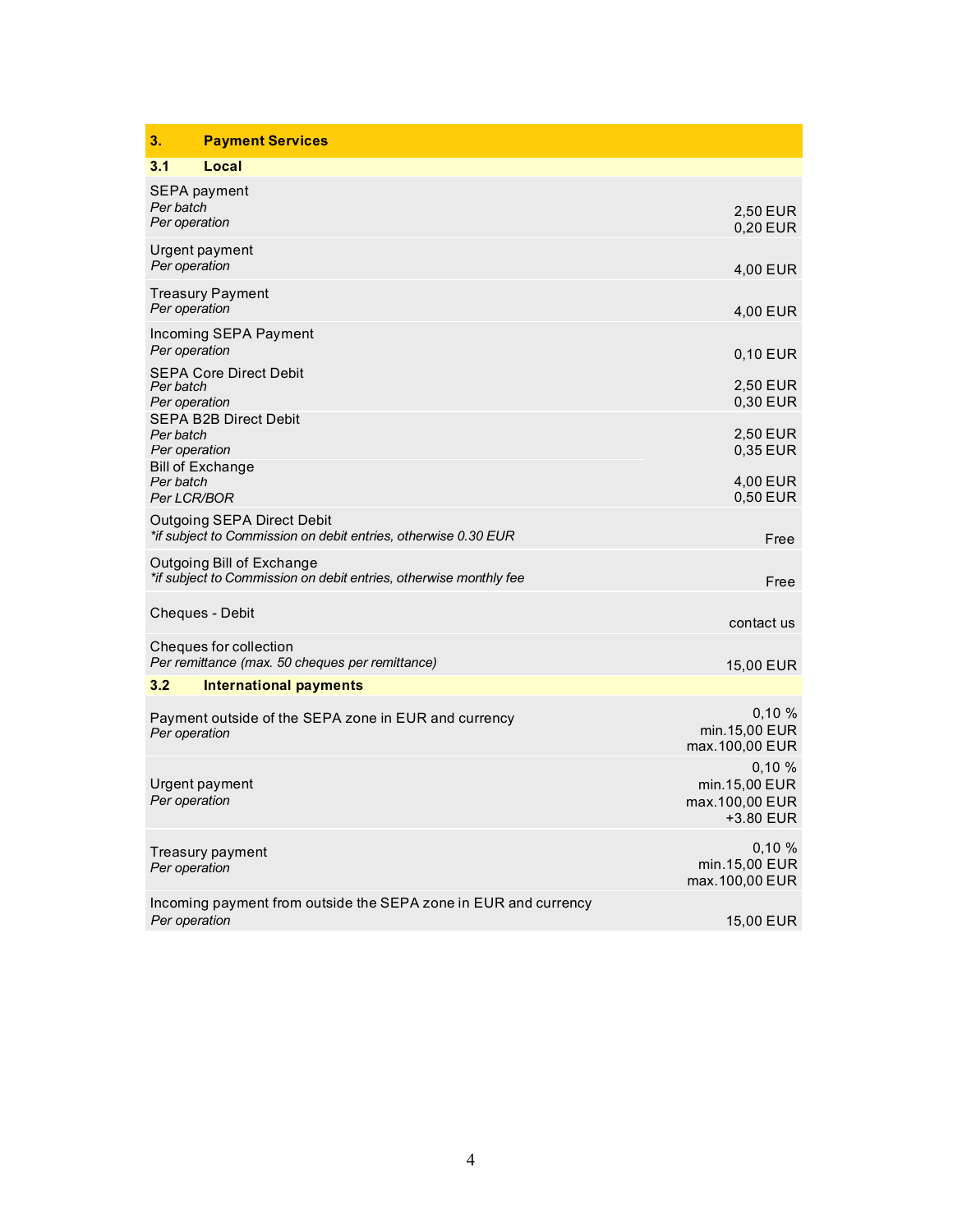| 4.                                                           | <b>Other Services</b>                                                       |                        |
|--------------------------------------------------------------|-----------------------------------------------------------------------------|------------------------|
| 4.1                                                          | Your requests and quiries                                                   |                        |
|                                                              | "Repair" - manual                                                           | 15,00 EUR              |
| $\overline{\phantom{0}}$                                     | Additionnal document research<br>$<$ 12 mois<br>$> 12$ mois                 | 15,00 EUR<br>25,00 EUR |
|                                                              | Request for return of funds                                                 | 15,00 EUR              |
|                                                              | "Repair" - electronic payments                                              | 15,00 EUR              |
|                                                              | "Repair" - Wrong BAN                                                        | 15,00 EUR              |
| 4.2                                                          | <b>Cheques</b>                                                              |                        |
| Cheque books                                                 |                                                                             | contact us             |
|                                                              | Cheque book sending (2 Max per sending)                                     | 50,00 EUR              |
| 4.3                                                          | <b>Lockbox</b>                                                              |                        |
| Set-up fee                                                   |                                                                             | 2500,00 EUR            |
|                                                              | Automatic processing of checks and bills of exchange                        | contact us             |
| 4.4                                                          | Cards                                                                       |                        |
| <b>Prepaid Card</b>                                          | <b>Corporate Card VISA</b>                                                  | contact us             |
| 4.5                                                          | <b>SEPA Standing Order</b>                                                  |                        |
| Set-up fee                                                   |                                                                             | 15,00 EUR              |
| Monthly fee                                                  |                                                                             | 1,50 EUR               |
| 4.6                                                          | <b>Direct Debit Mandates</b>                                                |                        |
| Set-up fee                                                   |                                                                             | 10,00 EUR              |
|                                                              | Cancelation fee                                                             | 10,00 EUR              |
| 4.7                                                          | <b>Unpaids &amp; Rejects</b>                                                |                        |
|                                                              | Charge for each rejected transaction due to insufficient funds - Per cheque | 35,00 EUR              |
| Per payment<br><b>Per Direct DEbit</b><br><b>Per LCR/BOR</b> | Unpaid received                                                             |                        |
| Per cheque                                                   |                                                                             | 15,00 EUR              |
| Per cheque<br><b>Per Direct Debit</b><br>Per LCR             | Instruction to block                                                        | 15,00 EUR              |
| Per cheque<br>Per payment                                    | Signature default                                                           |                        |
|                                                              | Per missing endorsement                                                     | 15,00 EUR              |
| 4.8                                                          | <b>Postal Services</b>                                                      |                        |
|                                                              | National (Chronopost)                                                       | 45,00 EUR              |
|                                                              | International (TNT)                                                         | 60,00 EUR              |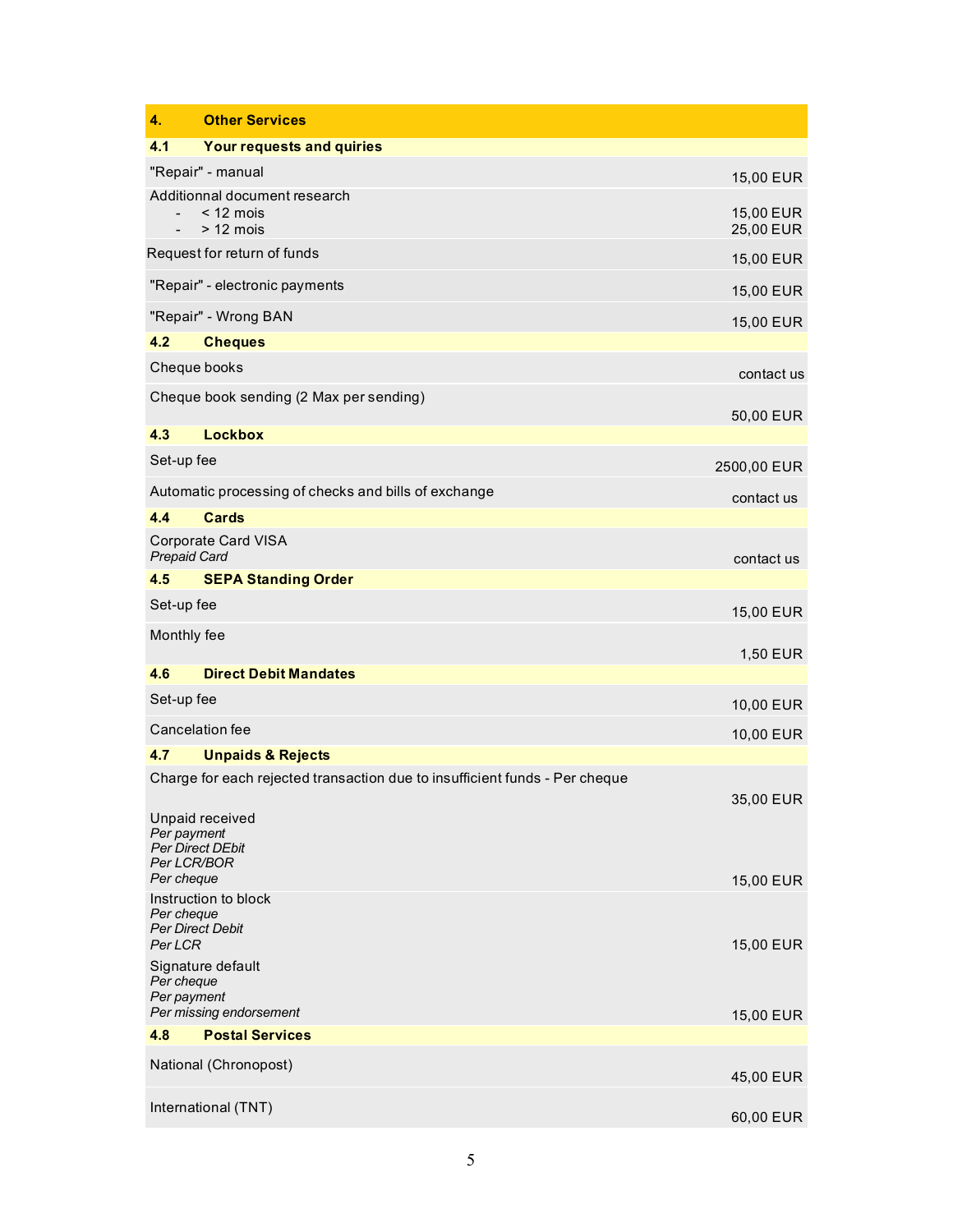| <b>Other Operations</b><br>4.9                                                             |                                             |
|--------------------------------------------------------------------------------------------|---------------------------------------------|
| Account statement MT940 to third party bank<br>Set-up fee<br>Monthly fee                   | 150,00 EUR<br>30,00 EUR                     |
| Court order charge                                                                         | 95,00 EUR                                   |
| <b>SEPA Creditor Identifier</b><br>Request Banque de France<br>Set-up<br><b>Black List</b> | 80,00 EUR<br>20,00 EUR<br>15,00 EUR         |
| Currency conversion fee                                                                    | 0,05%<br>min.14,00 EUR<br>max.75,00 EUR     |
| "OUR" instruction surcharge                                                                | $0.10 \%$<br>min.15,20 EUR<br>max.35,00 EUR |
| Contract amendment                                                                         |                                             |

90,00 EUR

| 5.                                                      | <b>Cut-off</b>                           |                                       |
|---------------------------------------------------------|------------------------------------------|---------------------------------------|
| 5.1                                                     | <b>Local Payments</b>                    |                                       |
|                                                         | <b>SEPA Direct Debit</b>                 | 11:00                                 |
|                                                         | Cheque collection                        | 12:00                                 |
|                                                         | Urgent / Treasury payments               | 15:30                                 |
|                                                         | LCR / BOR collections                    | 16:00                                 |
|                                                         | <b>SEPA Credit Transfer</b>              | 16:00                                 |
| 5.2                                                     | <b>International Payments</b>            |                                       |
| International<br><b>USD</b><br><b>GBP</b><br><b>CHF</b> | Other currencies<br>Urgent International | 16:00<br>15:00<br>15:00<br>contact us |
| <b>USD</b><br><b>GBP</b><br><b>CHF</b>                  | Other currencies                         | 15:30<br>14:00<br>09:00<br>contact us |

| <b>Value Dates</b><br>6.                                                                                |              |
|---------------------------------------------------------------------------------------------------------|--------------|
| Incoming payment in international currency (receipt before 15:00 h)<br>No conversion<br>With conversion | $+1$<br>$+2$ |
| Outgoing international payment<br>No conversion<br>With conversion                                      | $+1$<br>$+2$ |
| Cheque collection                                                                                       | $+1$         |
| Bill of exchange remittance<br>Remittance 6 days before booking date                                    | $+2$         |
| SEPA Direct Debit (CORE & B2B)<br>Remittance 1 business day before date execution                       | +Ω           |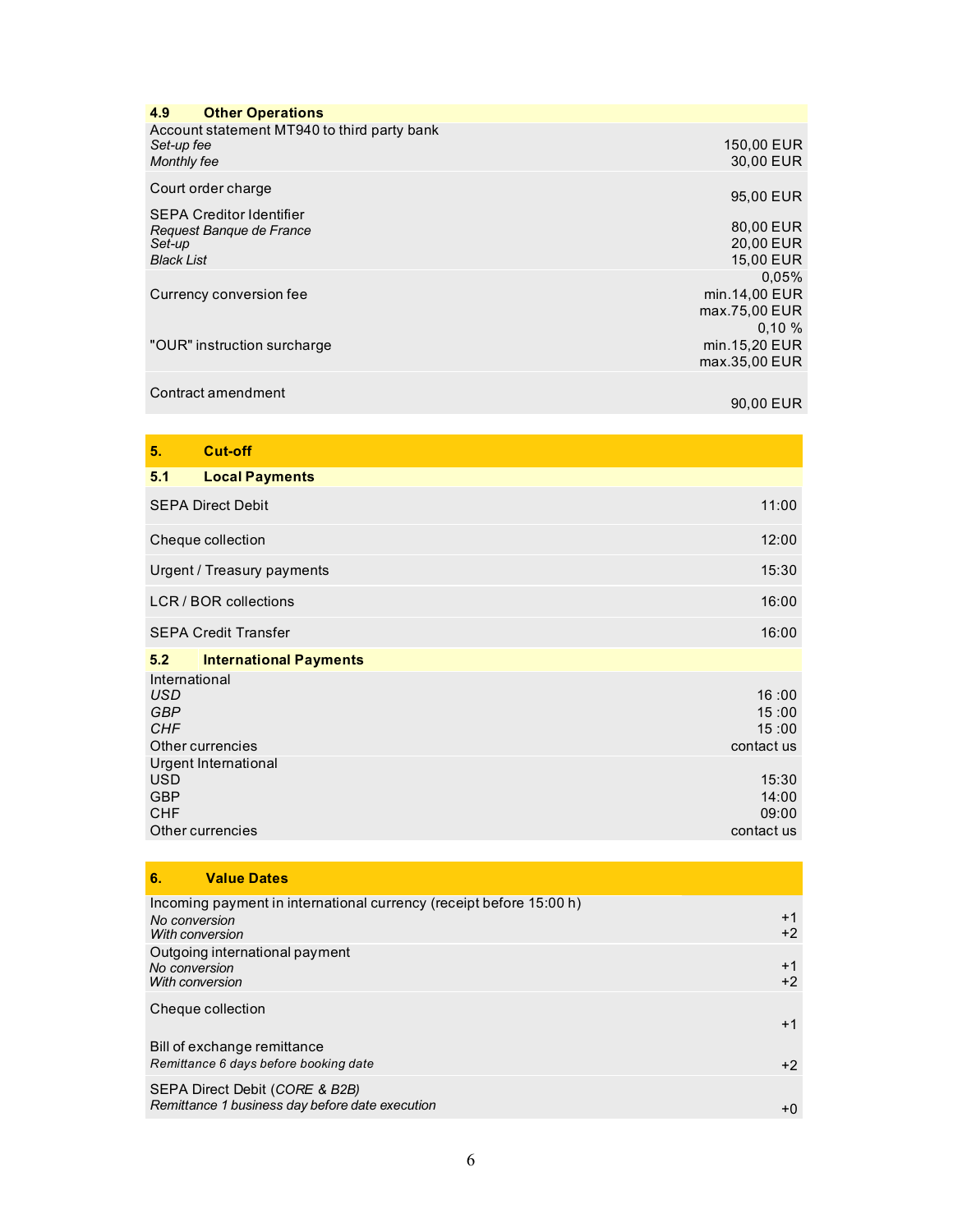| 7.         | <b>E-Banking</b>                                           |             |  |  |
|------------|------------------------------------------------------------|-------------|--|--|
| 7.1        | Software Multicash*                                        |             |  |  |
| Set-up fee |                                                            | 60,00 EUR   |  |  |
|            | Access to Multicash - per month                            | 35,00 EUR   |  |  |
| 7.2        | <b>GTRS (MT101)</b>                                        |             |  |  |
| Set-up fee |                                                            | 60,00 EUR   |  |  |
|            | Access to GTRS - per month                                 | 25,00 EUR   |  |  |
| 7.3        | Internet Banking: Global Payment Plus*                     |             |  |  |
|            | Set-up with PhotoTan - per user                            | 75,00 EUR   |  |  |
|            | Access to GPP - per month - 1 to 5 users                   | 45,00 EUR   |  |  |
|            | Access to GPP - per month - 6 to 10 users                  | 65,00 EUR   |  |  |
|            | Access to GPP - per month - over 10 users per user         | + 10,00 EUR |  |  |
|            | Set-up / edit / delete - per User                          | 15,00 EUR   |  |  |
|            | GPP training (3 hours)                                     | 150,00 EUR  |  |  |
|            |                                                            |             |  |  |
| 7.4        | <b>EBICS*</b>                                              |             |  |  |
| Set-up fee |                                                            | 120,00 EUR  |  |  |
|            | Access to EBICS - per month                                | 65,00 EUR   |  |  |
|            | Set-up / edit / delete - per User                          | 15,00 EUR   |  |  |
| 7.5        | <b>SWIFTNET</b>                                            |             |  |  |
| Set-up fee |                                                            | 3500,00 EUR |  |  |
|            | Service FIN - per month                                    | 90,00 EUR   |  |  |
|            | Service FileACT - per month                                | 90,00 EUR   |  |  |
|            | Service FIN and FileACT - per month                        | 160,00 EUR  |  |  |
| 7.6        | <b>Electronic Statements</b>                               |             |  |  |
| Set-up fee |                                                            | 60,00 EUR   |  |  |
|            | Statement MT940 / MT942 / CFONB120 - per month per account | 25,00 EUR   |  |  |
|            | Statement MT940 Third party bank - per month per account   | 25,00 EUR   |  |  |
|            | Statement CAMT052 & CAMT053 - per month per account        | 25,00 EUR   |  |  |
|            | Statement CAMT054 - per month per account                  | 25,00 EUR   |  |  |
|            | Statement CAMT086 - Set-up fee                             | contact us  |  |  |
|            | Set-up / edit / delete - per User                          | 15,00 EUR   |  |  |
|            | *Not charged if APS is applied                             |             |  |  |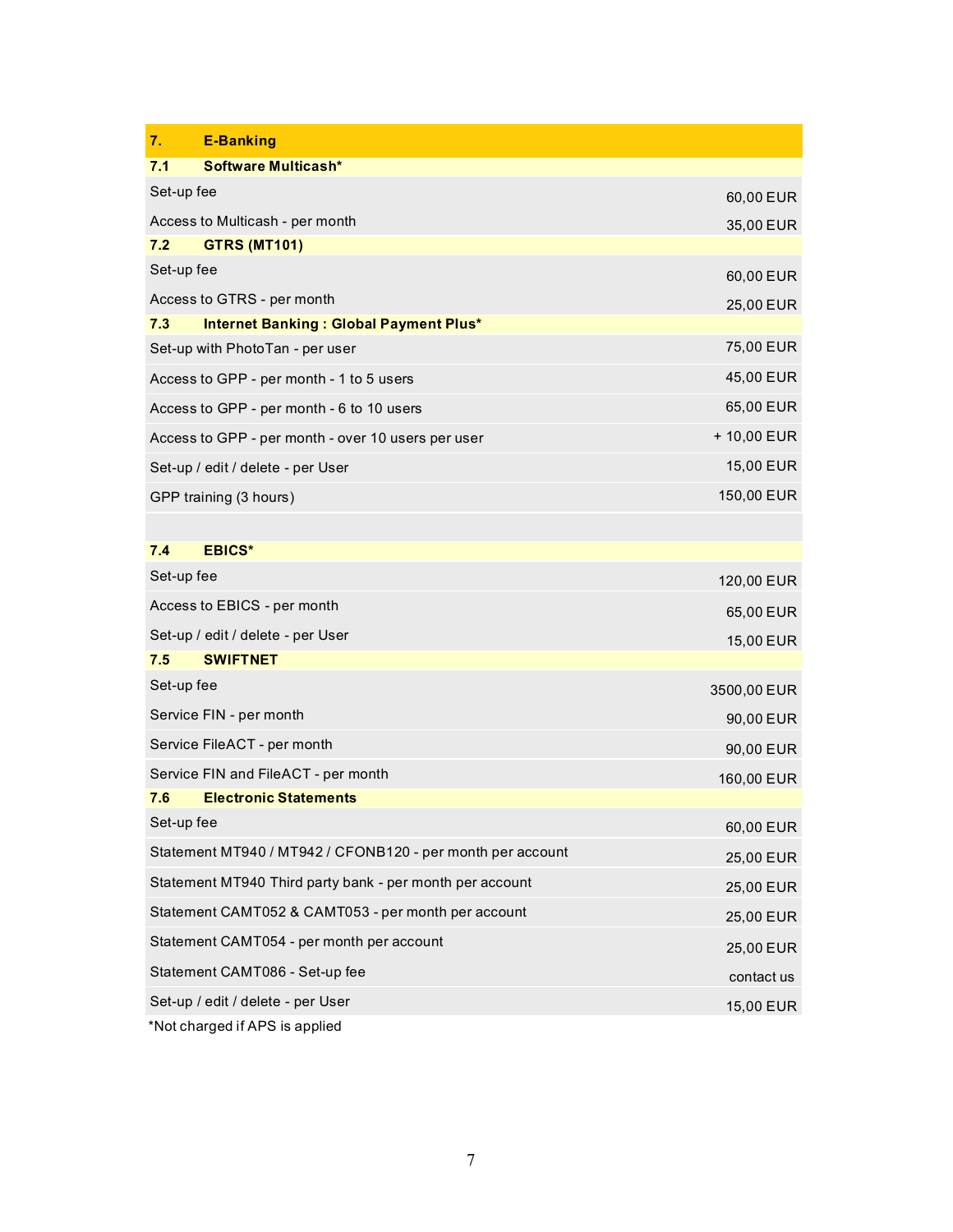| 8.         | <b>Cash Pooling</b>                           |                |
|------------|-----------------------------------------------|----------------|
| 8.1        | <b>Domestic within Commerzbank</b>            |                |
| Set-up fee |                                               | 300,00 EUR     |
| per month  | Fee per master account                        | contact us     |
| per month  | Fee per centralized acount                    | 150,00 EUR     |
|            | Fee per transaction                           | Free of charge |
| 8.2        | <b>International within Commerzbank</b>       |                |
| Set-up fee |                                               | 500,00 EUR     |
| per month  | Fee per master account                        | contact us     |
| per month  | Fee per centralized acount                    | 150,00 EUR     |
|            | Fee per transaction                           | Free of charge |
| 8.3        | Domestic/International with third party banks |                |
|            | Set-up - per third party bank                 | 500,00 EUR     |
| per month  | Fee per master account                        | 150,00 EUR     |
| per month  | Fee per centralized acount                    | 50,00 EUR      |
|            | Fee per transaction                           | Free of charge |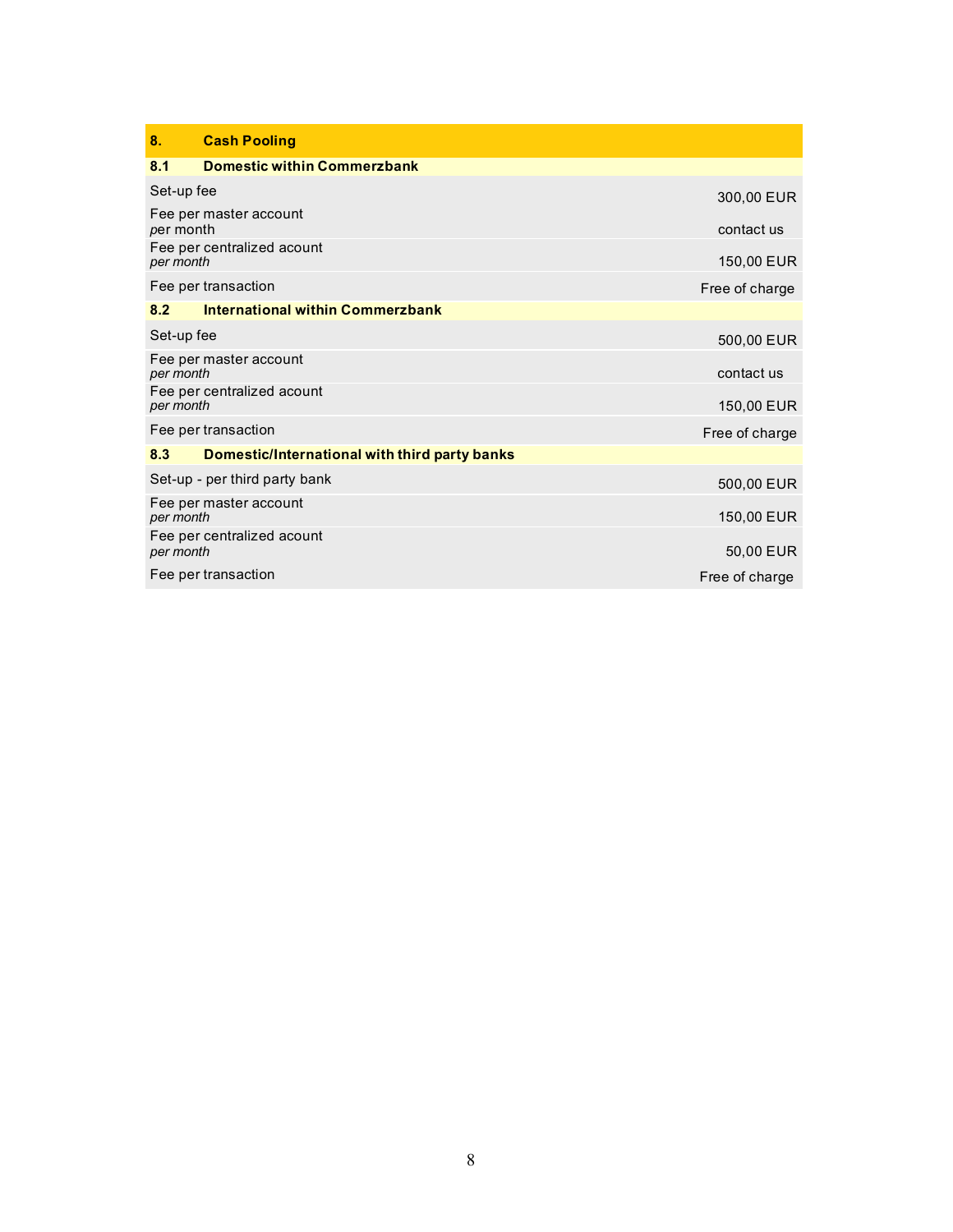| 9.           | <b>Documentary Business</b>                                             |                                          |
|--------------|-------------------------------------------------------------------------|------------------------------------------|
| 9.1<br>9.1.1 | <b>Letter of Credit</b><br>General                                      |                                          |
|              |                                                                         |                                          |
|              | Taking up of documents                                                  | 0,15%<br>min.150,00 EUR                  |
|              | Transfer commission                                                     | 30,00 EUR                                |
|              | Refund commission                                                       | 90,00 EUR                                |
|              | Amendment commission                                                    | 95,00 EUR                                |
|              | Commission for non compliant documents                                  | 90,00 EUR                                |
|              | Cancellation commission                                                 | 95,00 EUR                                |
|              | Pre-advising commission                                                 | 95,00 EUR                                |
| 9.1.2        | Import                                                                  |                                          |
|              | Charges for irrevocability                                              | % of risk commission                     |
|              | Editing commission                                                      | 95,00 EUR                                |
|              | Deferred payment commission                                             | % of risk commission                     |
|              | Release of goods sent to our address or at disposal                     | 0,15%<br>min.110,00 EUR                  |
| 9.1.3        | <b>Export</b>                                                           |                                          |
|              | Advising commission only applicable if L/C not confirmed by Commerzbank | 0,10%<br>min.150,00 EUR                  |
|              | Negotiation commission                                                  | 140,00 EUR                               |
|              | Confirmation commission - per quarter (depending on the country risk)   | min.150,00 EUR                           |
|              | Deferred payment commission (depending on the country risk)             | min.150,00 EUR                           |
|              | Supervisory commission (deferred payments, L/C's without confirmation)  | 0,10%<br>min.110,00 EUR                  |
| 9.2          | <b>Documentary Collection</b>                                           |                                          |
| 9.2.1        | General                                                                 |                                          |
|              | Release of documents without payment                                    | 0,15%<br>min.95,00 EUR<br>max.400,00 EUR |
|              | Commision of documents return                                           | 0,20%<br>min.95,00 EUR                   |
|              | Amendment commission                                                    | 95,00 EUR                                |
|              | Cancelation commission                                                  | 95,00 EUR                                |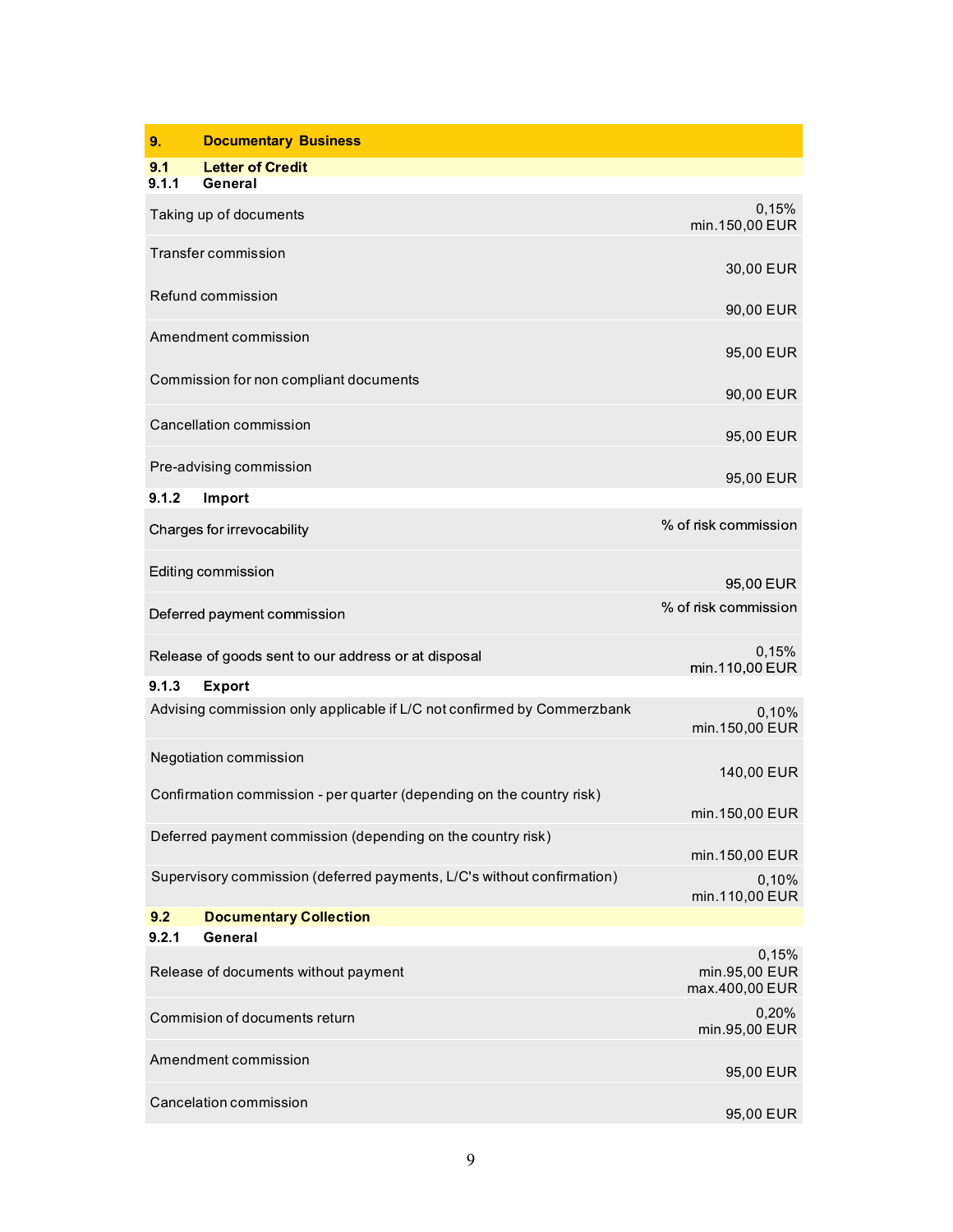## **9.2.2 Import**

|                                                     | 0.20%                   |
|-----------------------------------------------------|-------------------------|
| Collection or acceptance commission                 | min.80,00 EUR           |
|                                                     | max.1000,00 EUR         |
| Collection and acceptance commission                | 0.20%<br>min.160,00 EUR |
|                                                     | 0.15%                   |
| Release of goods sent to our address or at disposal | min.100,00 EUR          |
|                                                     | max.1.000,00 EUR        |
| 9.2.3<br><b>Export</b>                              |                         |
|                                                     | 0,20%                   |
| Collection or acceptance commission                 | min.90,00 EUR           |
|                                                     | max.350,00 EUR          |
|                                                     | 0,20%                   |
| Collection and acceptance commission                | min.160,00 EUR          |
|                                                     |                         |
| <b>WTS: Web Trade Services</b><br>9.3               |                         |

| Set-up fee                                       | 250,00 EUR |
|--------------------------------------------------|------------|
| Access to WTS – per annum up to 2 users          | 100.00 EUR |
| Access to WTS – per annum – per additionnal user | 50,00 EUR  |

# **10. Guarantees**

| Issuing simple guarantees                                                                   | 110,00 EUR                   |
|---------------------------------------------------------------------------------------------|------------------------------|
| Issuing of complex garantie (according to a draft)<br>Stand-by L/C<br>Indirect guarantee    | 195,00 EUR                   |
|                                                                                             |                              |
| Risk commission - per quarter plus possible fee of the foreign bank if<br>indirect garantie | % variable<br>min.150,00 EUR |
| Amendment commission                                                                        | 95,00 EUR                    |
| Cancellation commission on request                                                          | 95,00 EUR                    |
| Advising guarantee without commitment                                                       | 150,00 EUR                   |
| Statements of guarantees                                                                    | 95.00 EUR                    |